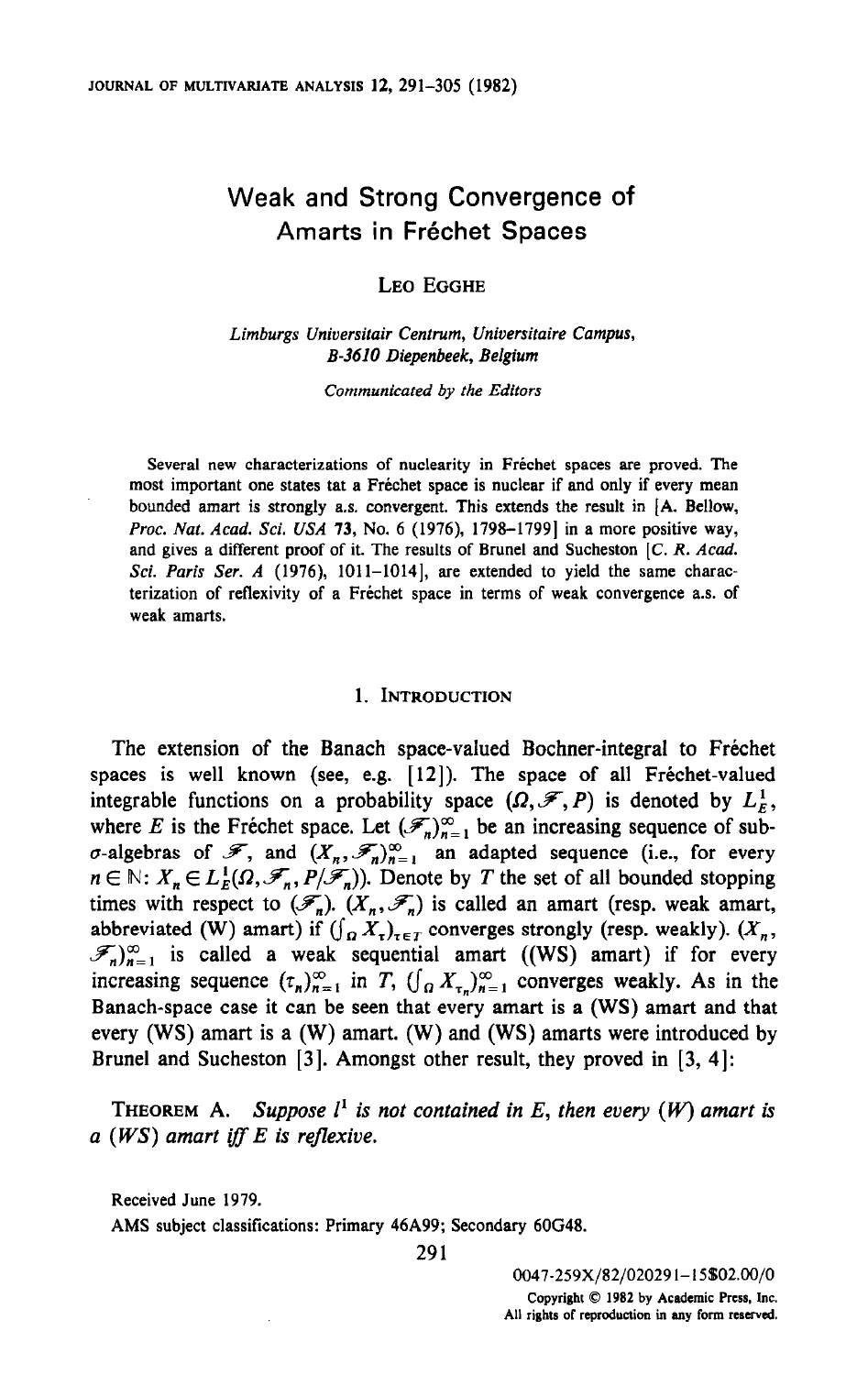THEOREM B. Suppose E has  $(RNP)$  and that E' is separable. Then every (WS) amart of class (B) converges weakly a.s.  $(X_n, \mathcal{F}_n)$  is of class (B) means:  $\sup_{\tau \in T} \int ||X_{\tau}|| \, dP < \infty$ .

THEOREM C. E is reflexive iff every  $(W)$  amart of class  $(B)$  (or uniformly bounded) is convergent, weakly a.s.

As a remark I can include the following improvement of Theorem A:

THEOREM  $A'$ . Let E be a Banach space. The following assertions are equivalent:

- (i)  $E$  is weakly sequentially complete.
- (ii) Every  $(W)$  amart is a  $(WS)$  amart.

(iii) For every uniformly bounded  $(W)$  amart  $(X_n, \mathcal{F}_n)$ , and every A in  $\bigcup_{n} \mathcal{F}_n$ , the sequence  $\bigcup_{n} X_n \big)_{n=1}^{\infty}$  is weakly convergent.

*Proof.* (i)  $\rightarrow$  (ii). Suppose E is a weakly sequentially complete Banach space, and let  $(X_n, \mathcal{F}_n)$  be a (W) amart. So, for every x' in E',  $(x'(X_n), \mathcal{F}_n)$ is an amart. Hence for every increasing sequence  $(\tau_n)$  in T, the sequence

$$
\left(\int_{\Omega} x'(X_{\tau_n})\,dP\right)_{n=1}^{\infty}
$$

is convergent as is well known for amarts. So  $(\int_{\Omega} X_{\tau_n} dP)_{n=1}^{\infty}$  is weakly Cauchy and thus weakly convergent, proving that  $(X_n, \mathcal{F}_n)$  is a (WS) amart.

(ii)  $\rightarrow$  (iii). Let  $A \in \bigcup_n \mathcal{F}_n$ . So, there is a  $n_0 \in \mathbb{N}$  such that  $A \in \mathcal{F}_{n_0}$ . Define  $\tau_n$  for  $n \geq n_0$  by

$$
\tau_n = n \quad \text{on} \quad A
$$

$$
= n_0 \quad \text{on} \quad \Omega \backslash A.
$$

So  $\tau_n \in T$ ,  $\forall n \geq n_0$ . Furthermore  $(\tau_n)_{n > n_0}$  is increasing. Thus  $(\int_{\Omega} X_{\tau_n})_{n = n_0}^{\infty}$  is weakly convergent. But

$$
\int_{\Omega} X_{\tau_n} = \int_A X_{\tau_n} + \int_{\Omega \setminus A} X_{\tau_n}
$$

$$
= \int_A X_n + \int_{\Omega \setminus A} X_{\tau_0}
$$

for every *n* in N. Since  $\int_{\Omega \setminus A} X_{n_0}$  is constant, the sequence  $(\int_A X_n)_{n=1}^{\infty}$ converges weakly.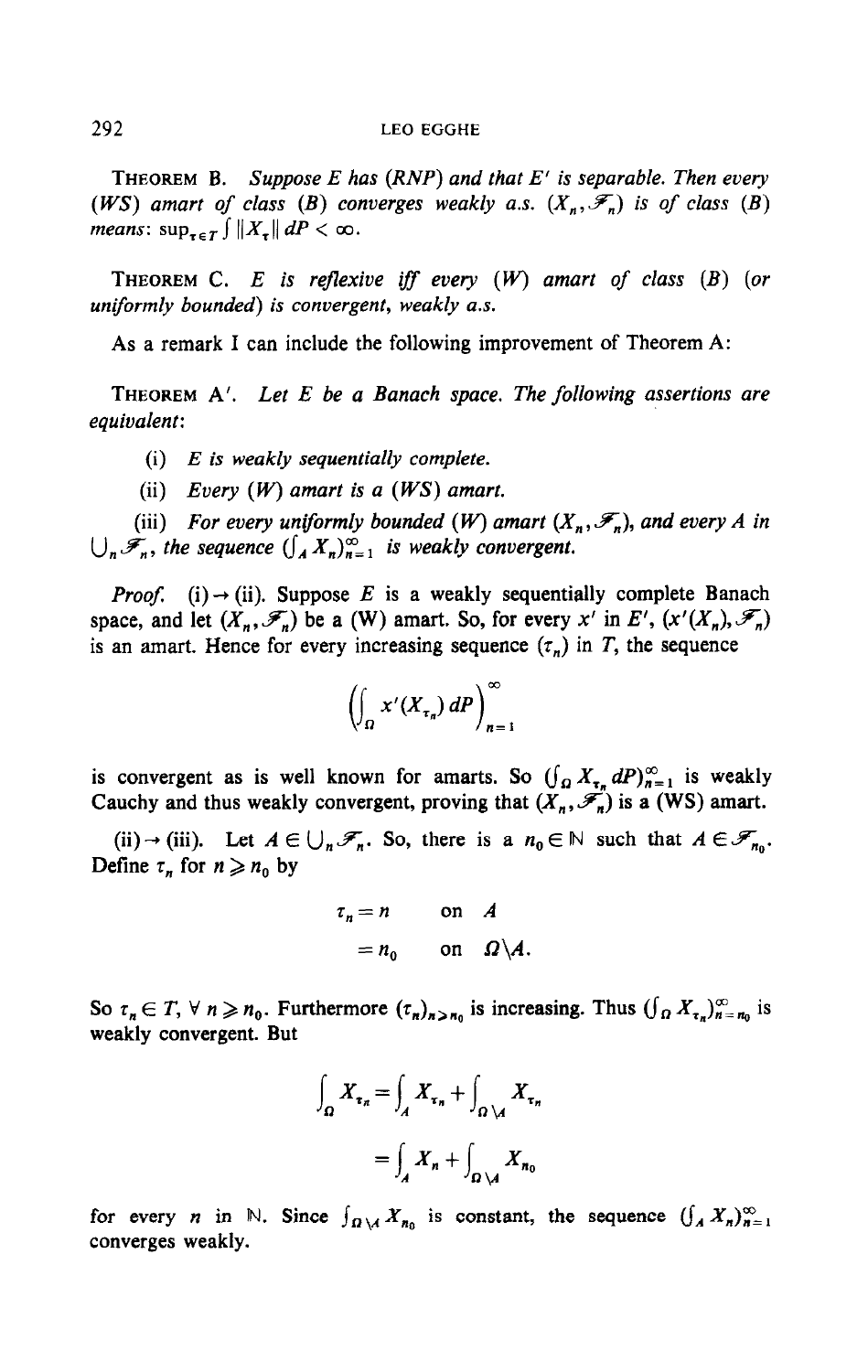(iii)  $\rightarrow$  (i) (inspired by [4]). Suppose  $(x_n)_{n=1}$  is a weak Cauchy sequence, which is not weakly convergent. Choose:  $X: \Omega \to \{-1, +1\}((\Omega, \mathcal{F}, P)$  arbitrary probability space), such that  $P{X = 1} = P{X = -1} = \frac{1}{2}$ . Put  $X_n = X \cdot x_n$ . For each *n*, we take the same partitions  $\pi_n = \{ \{X = -1\}, \{X = 1\} \}$ . Now  $(X_n, \sigma(\pi_n))$  is a (W) amart. But for  $A = \{X = 1\}$ , we have  $X_n|_A = X_n \cdot 1_A$ . So  $\int_A X_n = x_n/2$ . So  $(\int_A X_n)_{n=1}^{\infty}$  is not weakly convergent. 1

The proof of Theorem A' does not use Rosenthal's result [15]. To obtain Theorem A form Theorem A' we do use his result. So this method to prove Theorem A sheds more light on this result.

Let us suppose now that E is a Fréchet space. The Pettis-topology on  $L<sub>E</sub><sup>1</sup>$ is generated by the seminorms  $P_U: L^1_R \to \mathbb{R}^+,$ 

$$
P_U(X) = \sup_{x' \in U^0} \int_{\Omega} |x'(X)| dP,
$$

where U is an arbitrary zero-neighborhood, and  $U^0$  denotes the polar of U with respect to the duality  $\langle E, E' \rangle$  (see [16]). A Pettis-bounded sequence in  $L_F^1$  is a sequence  $(X_n)$  such that

$$
\sup_{n\in\mathbb{N}}\sup_{x'\in U^0}\int_{\Omega}|x'(X_n)|\,dP<\infty
$$

for every 0-neighborhood U. A Pettis-uniformly integrable sequence in  $L_E^1$  is a sequence  $(X_n)$  such that

$$
\lim_{P(A) \to 0} \sup_{x' \in U^0} \int_A |x'(X_n)| \, dP = 0
$$

uniformly in  $n \in \mathbb{N}$ , for every U, O-neighborhood. Amongst other results, we proved in [12]:

THEOREM 1. Let  $E$  be a Fréchet space. The following assertions are equivalent:

(i)  $E$  is nuclear.

(ii) Every Pettis-bounded and Pettis-uniformly integrable amart is mean convergent.

(iii) On Li, the Pettis-topology is the same as the topology of mean- $\mu$  convergence  $\sigma$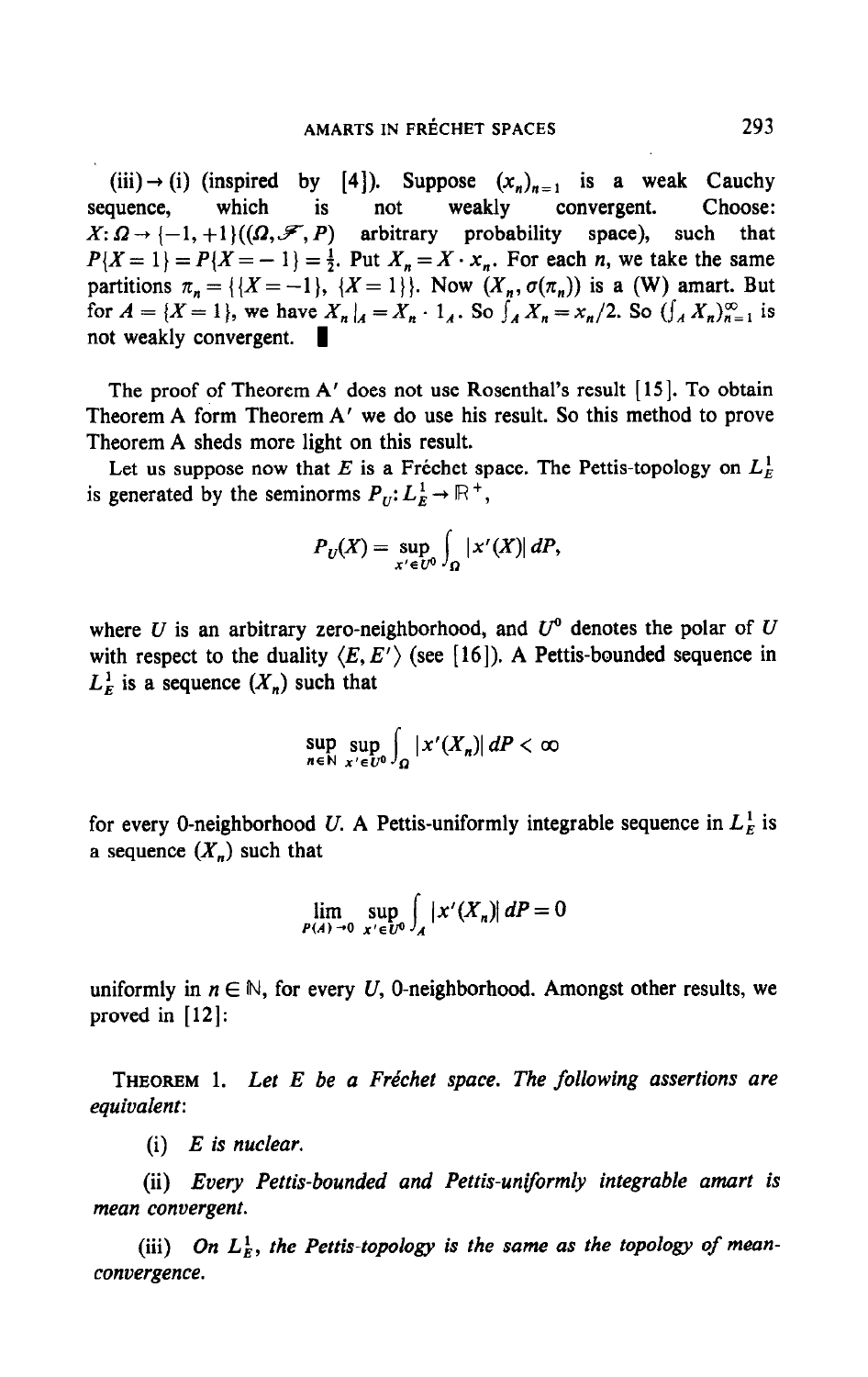Whenever we say "mean-convergence" we mean of course convergence with respect to the family of seminorms

$$
q(X) = \int_{\Omega} p(X) \, dP,
$$

where  $p$  is an arbitrary continuous seminorm on  $E$ . We stated as an "added" in proof" the following result:

THEOREM 2. Let  $E$  be a Fréchet space. The following assertions are equivalent:

- $(i)$  E is nuclear.
- (ii) Every mean bounded amart  $(X_n, \mathcal{F}_n)$  is of class  $(B)$ , i.e.,

$$
\sup_{\tau \in T} \int_{\Omega} p(X_{\tau}) \, dP < \infty
$$

for every continuous seminorm  $p$  on  $E$ .

(iii) For every mean bounded and mean-uniformly integrable amart  $(X_n, \mathcal{F}_n)$ , and for every continuous seminorm p on E:  $(p(X_n), \mathcal{F}_n)$  is an amart.

Since the proof of Theorem 2 is non-trivial and not included in  $[12]$ , and since we use Theorem 2 crucially in our main new result, we prove it here in Section 2. In Section 3 we give the main result:

THEOREM 3. Let  $E$  be a Fréchet space. The following assertions are equivalent:

- $(i)$  E is nuclear.
- (ii) Every mean bounded amart is strongly a.s. convergent.

To conclude the paper we note that Theorems B and C are valid also for Fréchet spaces (where we use the strong topology on  $E'$ ), yielding a characterization of reflexivity in Fréchet spaces.

## 2. PROOF OF THEOREM 2

 $\langle \cdot \rangle$  - (ii). Suppose E is a nuclear Frequency space and let  $\tau$ (1)  $\rightarrow$  (ii). Suppose E is a nuclear ricclict space and let  $(A_n, \mathcal{F}_n)$  be a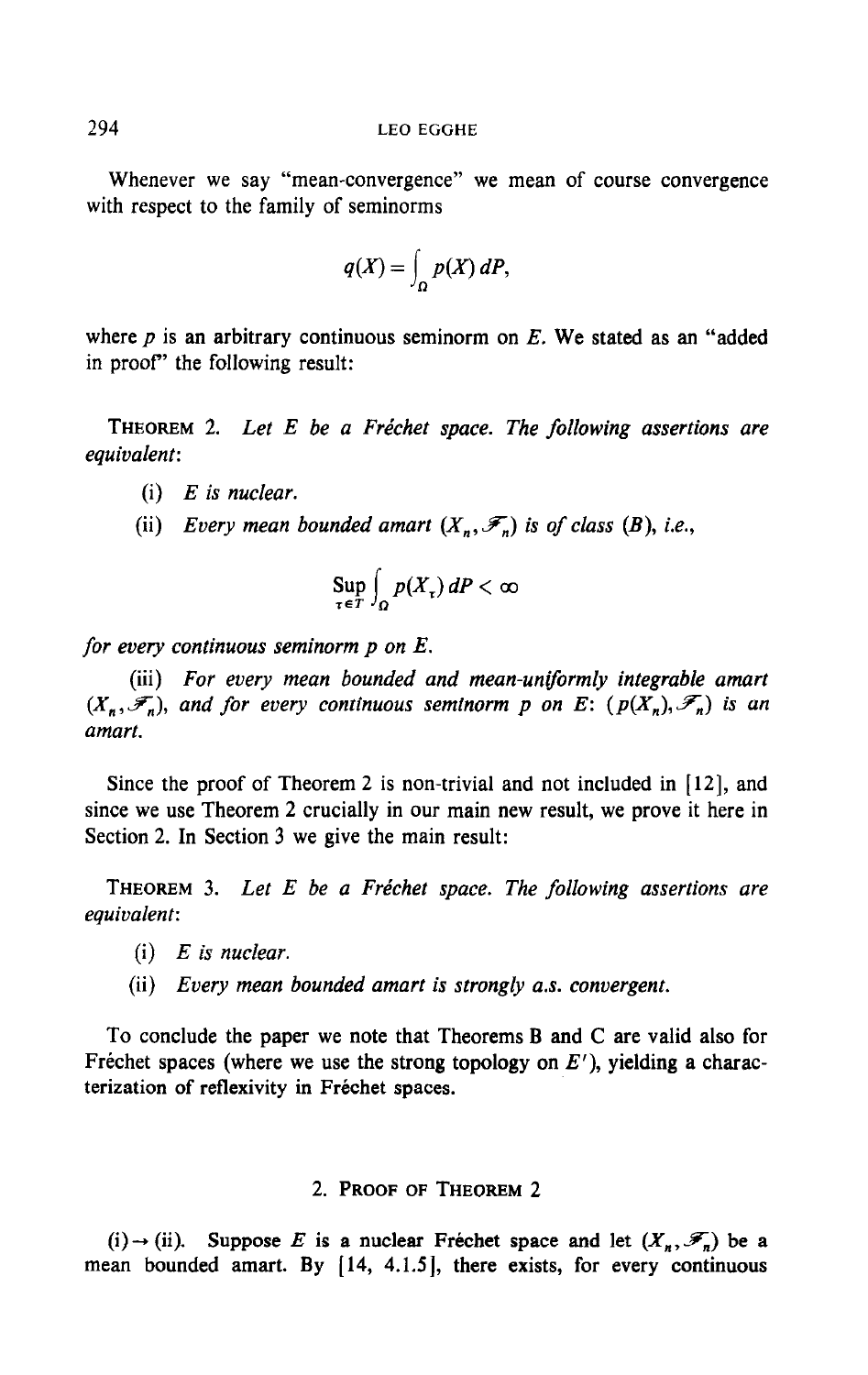seminorm  $p$  on  $E$ , a zero-neighborhood  $V$  and a Radon measure  $v$  on the polar  $V^0$ , such that for every  $\omega \in \Omega$  and  $\tau \in T$ ,

$$
p(X_{\tau}(\omega)) \leqslant \int_{V^0} |\langle X_{\tau}(\omega), x' \rangle| d\nu(x').
$$

Applying Fubini's theorem,

$$
\int p(X_{\tau}(\omega)) dP(\omega) \leq \sup_{x' \in V^0} \left[ \int_{\Omega} |\langle X_{\tau}(\omega), x' \rangle| dP(\omega) \right] v(V^0)
$$
  

$$
\leq 4 \sup_{x' \in V^0} \sup_{A \in \mathscr{F}_{\tau}} \left| x' \left( \int_{A} X_{\tau}(\omega) dP(\omega) \right) \right| v(V^0)
$$

The last inequality is true since  $X<sub>r</sub>$  is  $\mathscr{F}<sub>r</sub>$ -measurable, where

$$
\mathscr{F}_{\tau} = \{ A \in \mathscr{F} \mid \mid A \cap \{ \tau = n \} \in \mathscr{F}_n, \ \forall n \in \mathbb{N} \}.
$$

Denoting  $p_V(\cdot) = \sup_{x' \in V^0} |x'(\cdot)|$ , we have

$$
\sup_{\tau \in T} \int_{\Omega} p(X_{\tau}) dP \leqslant 4 \sup_{\tau \in T} \sup_{A \in \mathscr{F}_{\tau}} p_{\nu} \left( \int_{A} X_{\tau} dP \right) \nu(V^{0}).
$$

Since  $(X_n)$  is an  $L_F^1$ -bounded amart, it is well known that (see Theorem 1 in [1], applied for every seminorm) the right-hand side of the last inequality is finite, proving this part of the theorem.

(ii)  $\rightarrow$  (i). Suppose E is not nuclear. By [14, 4.2.5], there is a summable sequence  $(x_n)$  (i.e.,  $\sum x_n$  is commutatively convergent) which is not absolutely convergent. Choose any strictly decreasing sequence  $(\gamma_n)$  in  $[0, \frac{1}{2}]$ , converging to 0. Put  $\delta_n = \gamma_n - \gamma_{n-1}$ . Define, for every *n* in N,

$$
A_0^n = [0, \gamma_{n+1}), \qquad B^n = [\gamma_{n+1}, \gamma_n), \qquad A_1^n = [\gamma_n, 1),
$$

and

$$
\pi_1 = \{A_0^1, B^1, A_1^1\},
$$
  
\n
$$
\pi_2 = \pi_1 \vee \{A_0^2, B^2, A_1^2\},
$$
  
\n
$$
\pi_n = \pi_{n-1} \vee \{A_0^n, B^n, A_1^n\}
$$

Put

$$
X_n = \frac{x_n}{\delta_n} 1_{B^n}
$$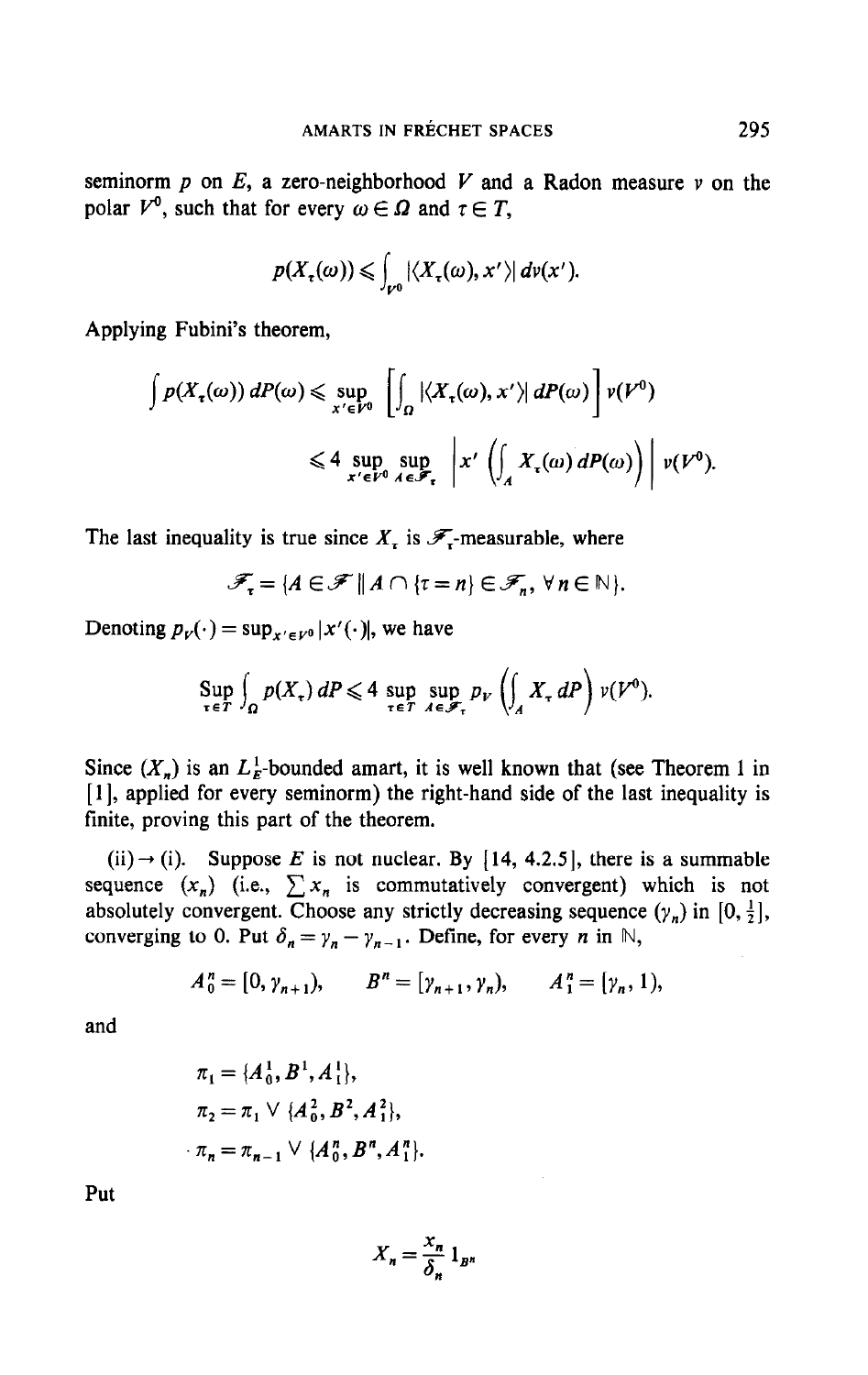and

$$
\mathscr{F}_n = \sigma(\pi_n).
$$

We claim that the sequence  $(X_n, \mathscr{F}_n)_{n=1}^{\infty}$  has the following properties:

- (a) It is an amart.
- (b) It is mean convergent to 0.
- (c) It is not of class  $(B)$ .

Indeed, for every  $\tau$  in  $T$ ,

$$
\int_0^1 X_\tau = \sum_{l=n_\tau}^{n'_\tau} \frac{x_k}{\delta_k} P(B^l \cap {\tau = l}),
$$

where

$$
n_{\tau} = \min{\tau(\omega) \mid \omega \in [0, 1)},
$$
  

$$
n_{\tau}' = \max{\tau(\omega) \mid \omega \in [0, 1)}.
$$

Since  $P(B^{\dagger} \cap {\tau = l}) \leq \delta_l$ , and by the unconditional convergence of  $\sum x_n$ , we have 1

$$
\lim_{\tau \in T} \int_0^1 X_{\tau} \, dP = 0
$$

(see [14, 1.3.6, p. 26–27]). This proves (a). Now  $\int_0^1 p(X_n) = p(x_n)$ , for every continuous seminorm  $p$  on  $E$ . Hence (b) follows, by the convergence of  $\sum x_i$ . Now suppose that p<sub>o</sub> is a continuous seminorm on E for which  $\sum_{n=1}^{\infty}$  = let  $\sum_{n=1}^{\infty}$  Then

$$
\int_0^1 p_0(X_{\tau}) = \sum_{l=n_{\tau}}^{n'_{\tau}} p_0(x_l) \cdot \frac{P(B^l \cap {\tau = l})}{\delta_l},
$$

Choose

$$
\tau_n = 1 \quad \text{on} \quad B^1
$$
  
\n...  
\n= n \quad \text{on} \quad B^n  
\n= n + 1 \quad \text{on} \quad [0, 1) \Big\backslash \left( \bigcup\_{i=1}^n B^i \right).

Since

$$
\int_0^1 p_0(X_{\tau_n}) = \sum_{l=1}^n p_0(x_l) + \int_{[0,1)\setminus \bigcup_{l=1}^n B^l} p_0(X_{n+1})
$$
  
\n
$$
\geqslant \sum_{l=1}^n p_0(x_l)
$$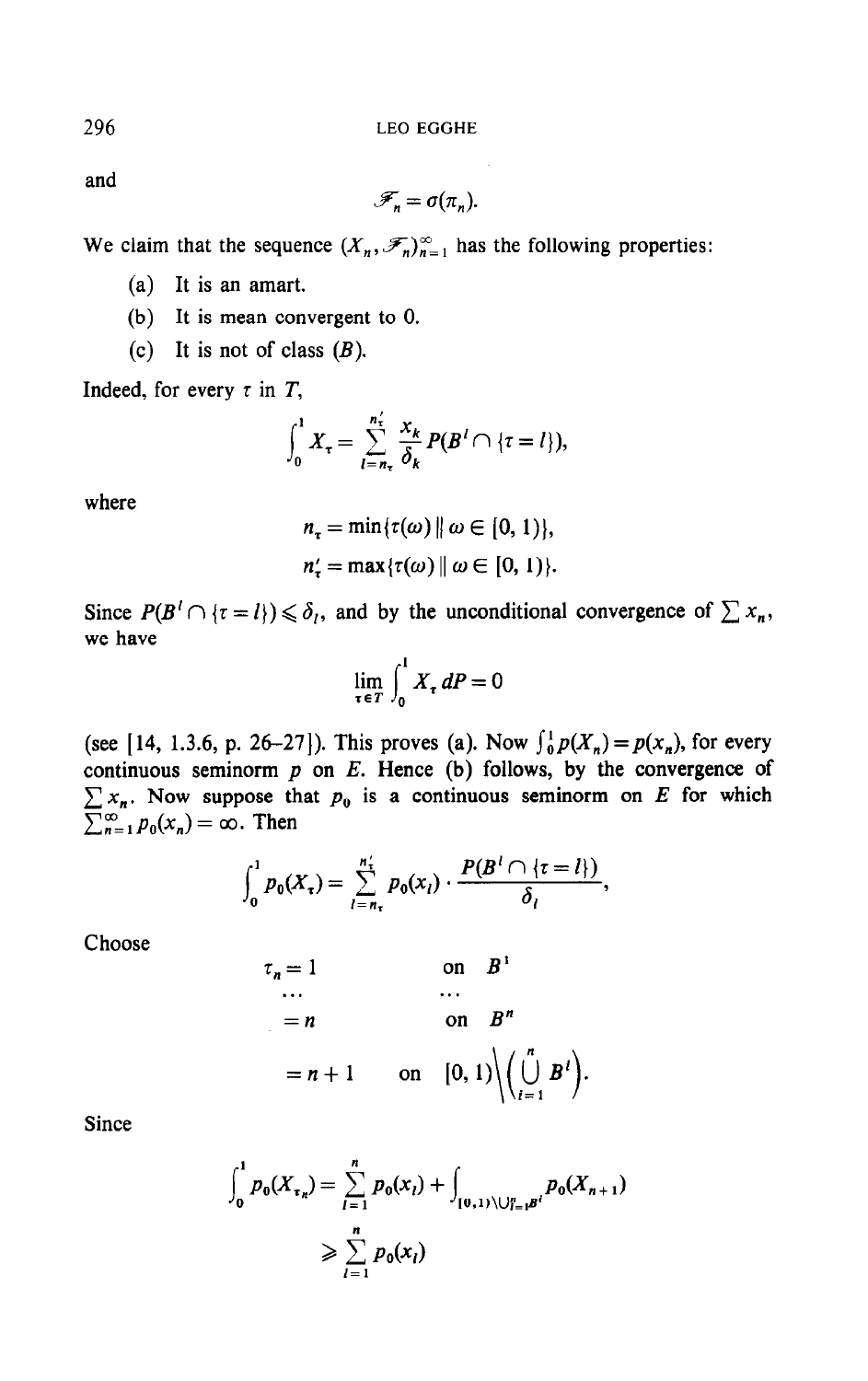it follows that, since  $\tau_n \in T$ , for every *n* in N,

$$
\sup_{\tau \in T} \int_0^1 p_0(X_{\tau}) \geqslant \sup_{n} \int_0^1 p_0(X_{\tau_n}) \geqslant \sum_{l=1}^{\infty} p_0(x_l) = \infty,
$$

proving (c); hence proving (ii)  $\rightarrow$  (i).

(i)  $\rightarrow$  (iii). Let  $(X_n, \mathcal{F}_n)$  be a mean bounded and uniformly integrable amart. From  $[13, 6]$  it follows that E has (RNP). Hence it is immediately seen that the limit measure  $F: \mathscr{F} \to E: \forall A \in \mathscr{F}$ ,

$$
F(A) = \lim_{n \to \infty} \int_A X_n \, dP
$$

has a RN-derivative in  $L_E^1$ , where  $\mathscr{F} = \sigma(\bigcup_n \mathscr{F}_n)$ . We denote this derivative by  $X$ . As in the Banach-space case it is immediately seen that the conditional expectation of X with respect to every  $\mathscr{F}_{\tau}$  exists. Denote this by  $E^{\mathscr{F}_{\tau}}X$ . Applying [14, 4.1.5] to  $X = E^{\mathscr{F}_T}X$ , we have with the same notations as in the proof of (i)  $\rightarrow$  (ii),  $\forall \tau \in T$ ,  $\forall \omega \in \Omega$ , for every continuous seminorm p on E,

$$
p(X_{\tau}(\omega)-E^{\mathscr{F}_{\tau}}X(\omega))\leqslant \int_{V^0}|\langle X_{\tau}(\omega)-E^{\mathscr{F}_{\tau}}X(\omega),x'\rangle| d\nu(x').
$$

Again, using Fubini,

$$
\int_{\Omega} p(X_{\tau}(\omega) - E^{\mathscr{F}_{\tau}} X(\omega)) dP(\omega)
$$
\n
$$
\leq \sup_{x' \in V^{0}} \left[ \int |\langle X_{\tau}(\omega) - E^{\mathscr{F}_{\tau}} X(\omega), x' \rangle| dP(\omega) \right] \cdot v(V^{0}).
$$

Now we have

$$
\int_{\Omega} p(X_{\tau}(\omega) - E^{\mathscr{F}_{\tau}} X(\omega)) dP(\omega)
$$
  
\$\leqslant 4\nu(V^{0}) \sup\_{x' \in V^{0}} \sup\_{A \in \mathscr{F}\_{\tau}} |x' \left( \int\_{A} X\_{\tau} dP - \int\_{A} E^{\mathscr{F}\_{\tau}} X dP \right) ].

Denoting  $P_v(\cdot) = \sup_{x' \in V^0} |x'(\cdot)|$ , we see

$$
(*) \quad \int p(X_{\tau}(\omega) - E^{\mathscr{F}\tau} X(\omega)) dP(\omega)
$$
  

$$
\leq 4\nu(V^{0}) \sup_{A \in \mathscr{F}_{\tau}} p_{V} \left( \int_{A} X_{\tau} dP - F(A) \right).
$$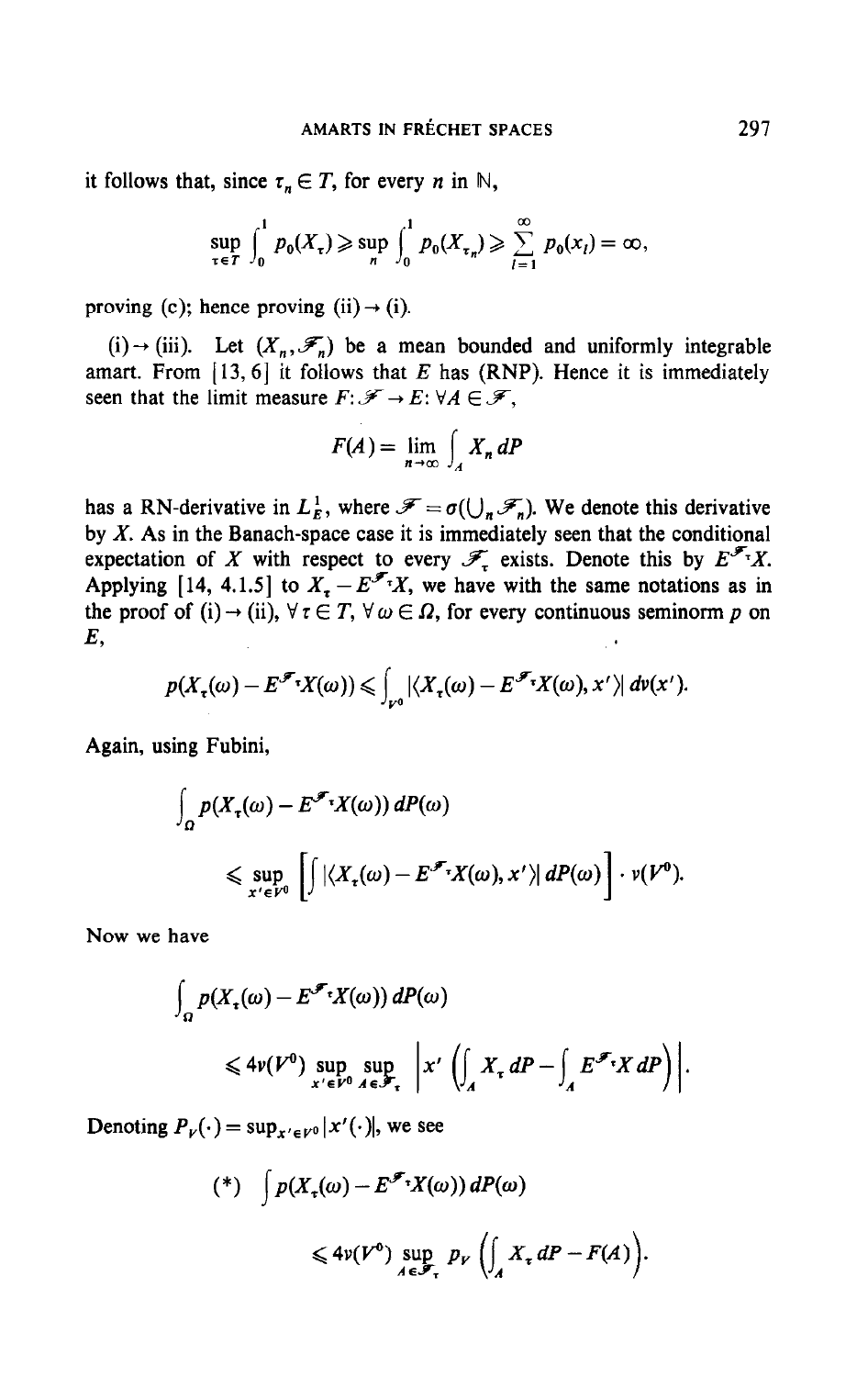It is well known (see Theorem 1 in  $[1]$ , applied seminormwise) that the right-hand side of this last inequality is small for  $\tau$  large enough. Furthermore, since  $(E^{\mathscr{F}_{T}}X, \mathscr{F}_{T})_{T \in T}$  is a martingale, generated by one integrable function, it is obvious that  $(E^{\mathscr{F}_{T}}X)_{T\in\mathcal{T}}$  converges in the mean to X. So for every continuous seminorm  $p$  on  $E$ :

$$
\lim_{\tau \in T} \int_{\Omega} p(E^{\mathscr{F}_{\tau}} X - X) dP = 0.
$$

So by (\*) we finally have

$$
\lim_{\tau \in T} \int_{\Omega} p(X_{\tau}) \, dP = \int_{\Omega} p(X) \, dP
$$

and so ( $p(X_n), \mathcal{F}_n$ ) is an amart.

*Remark.* In (i)  $\rightarrow$  (iii) we in fact proved (i)  $\rightarrow$  (iii)' with (iii)': For every mean-bounded and uniformly integrable amart  $(X_n, \mathscr{F}_n)$ ,  $(X_r)_{r \in \mathcal{T}}$  is mean convergent. This result will be extended in Theorem 4, generalizing  $(i) \rightarrow (iii)$ . However, (i)  $\rightarrow$  (iii) is used in the proof of Theorem 3 so that it is not superfluous.

(iii)  $\rightarrow$  (i) (see also [12]). Suppose that E is not nuclear. By [14, 4.2.5], there exists a summable sequence  $(x_n)$  which is not absolutely summable. Take  $\Omega = [0, 1)$ . Since there exists a continuous seminorm p on E such that  $\sum_{n=1}^{\infty} p(x_n) = \infty$ , there exists  $K_1$  in N such that  $\alpha_1 = \sum_{n=1}^{K_1} p(x_n) > 1$ . So  $\sum_{n=1}^{K_1} p(y_n) = 1$  with  $y_n = x_n/\alpha_1$   $(n = 1, ..., K_1)$ . Let  $K_2$  in N be the smallest natural number, larger than  $K_1$  such that

$$
a_2 = \sum_{n=K_1+1}^{K_2} p(x_n) > p(y_1).
$$

So again  $\sum_{n=K_1+1}^{K_2} p(y_n) = p(y_1)$  with  $y_n = (x_n/a_2)p(y_1)$   $(n = K_1 + 1, ..., K_2)$ . We do the same argument with  $p(x)$ ,  $p(x)$ ,  $p(x)$ , and start all over any in  $\sum_{i=1}^{n}$ ,  $t_1, t_2, t_3, t_4, t_5, t_6, t_7, t_8, t_9, t_9, t_{10}$ , where  $\alpha$  is constructed and  $\alpha$  or again, we recover the same way with  $p(y_{K_1+1})$ , and so on. By this construction, we run an infinite number of times through [0, 1], so we have that  $\sum p(y_n) = \infty$ . But since events of three enough  $[0, 1)$ , so we have that  $\mathcal{L} p(y_n) = \infty$ . But summable. Every  $\mu_n$  is  $\mu_n$  times a settlet in (0, 1), we have that  $(\mu_n)$  is still summable. Every time we run through  $[0, 1)$  we obtain a refinement of the foregoing division. So we obtain an increasing sequence of finite partitions denoted by

$$
\pi_0 = \{ [0, 1] \},
$$
  
\n
$$
\pi_1 = \{A_1, ..., A_{K_1} \},
$$
  
\n
$$
\pi_2 = \{A_1, ..., A_{K_{K_1+1}} \},
$$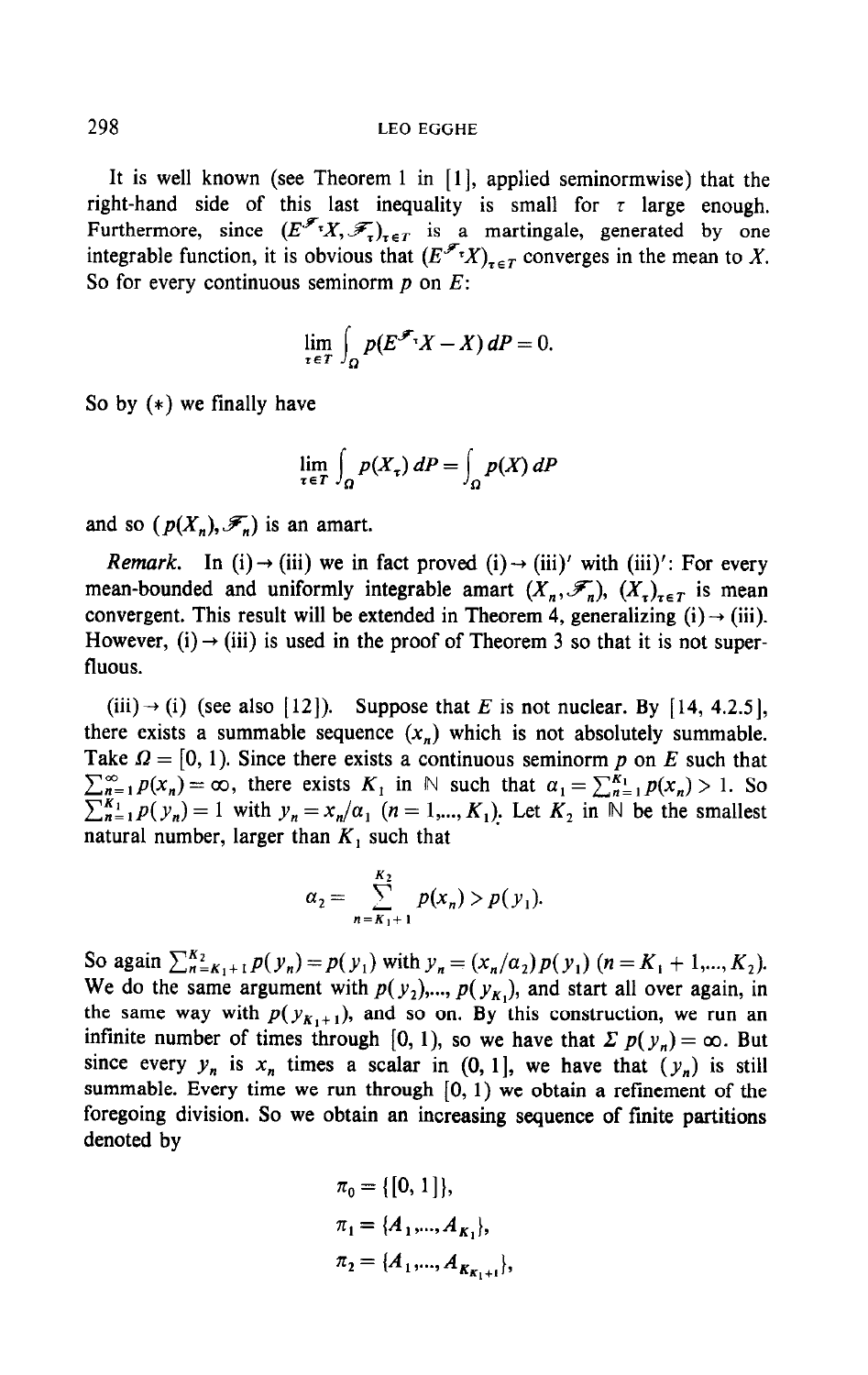etc. We made it so that  $P(A_i) = p(y_i)$ , for every *i* in N. We now put

$$
X_n = \frac{y_n}{p(y_n)} 1_{A_n}.
$$

The sequence  $(X_n, \sigma(\pi_n))_{n=1}^{\infty}$  has the following properties:

- (a) It is an amart.
- (b) It is mean convergent to 0.
- (c)  $(p(X_n), \sigma(\pi_n))_{n=1}^{\infty}$  is not an amart.

Indeed, for every  $\tau \in T$ ,

$$
\int_0^1 X_{\tau} = \sum_{l=n_{\tau}}^{n_{\tau}^2} \int_{\{\tau = l\}} \frac{y_l}{p(y_l)} 1_{A_l} dP.
$$

so

$$
\int_0^1 X_\tau = \sum_{l=n_\tau}^{n'_\tau} \alpha_l y_l,
$$

where  $|a_1| \leq 1$ . Since  $\sum y_n$  is unconditionally convergent we have that  $\lim_{x \in T} \int_0^1 X_x = 0$ , proving (a). Property (b) is immediate since for every continuous seminorm  $p'$  on  $X$ :

$$
\lim_{n} \int_{0}^{1} p'(X_{n}) = \lim_{n} p'(X_{n}) = 0.
$$

From (b) it follows that  $(X_n, \sigma(\pi_n))$  is mean bounded and uniformly integrable. We now prove (c). Define a stopping time  $\tau_k$  on  $A_j$  (for  $A_j \in \pi_k$ ) as j. Then we see that

$$
\int_0^1 p(X_{\tau_k}) = 1
$$

for every k in  $\mathcal{L}$  in  $\mathcal{L}$  as  $\mathcal{L}$  as  $\mathcal{L}$  is as Pk( j), where  $\mathcal{L}$ for every  $\kappa$  in we now define  $\iota_k$  on  $\Lambda_j$  (for  $\Lambda_j \subset \iota_k$ ) as  $p_k(j)$ , where  $p_k(j)$  is a fixed permutation of the indices *j* appearing for the sets  $A_j$  in  $\pi_k$ , such that  $\rho_k$  has no fixed point. Now

$$
\int_0^1 p(X_{\tau_k}) = \sum_{j=n_{\tau_k}}^{n_{\tau_k}} \int_{\{\tau_k'=j\}} p(X_j).
$$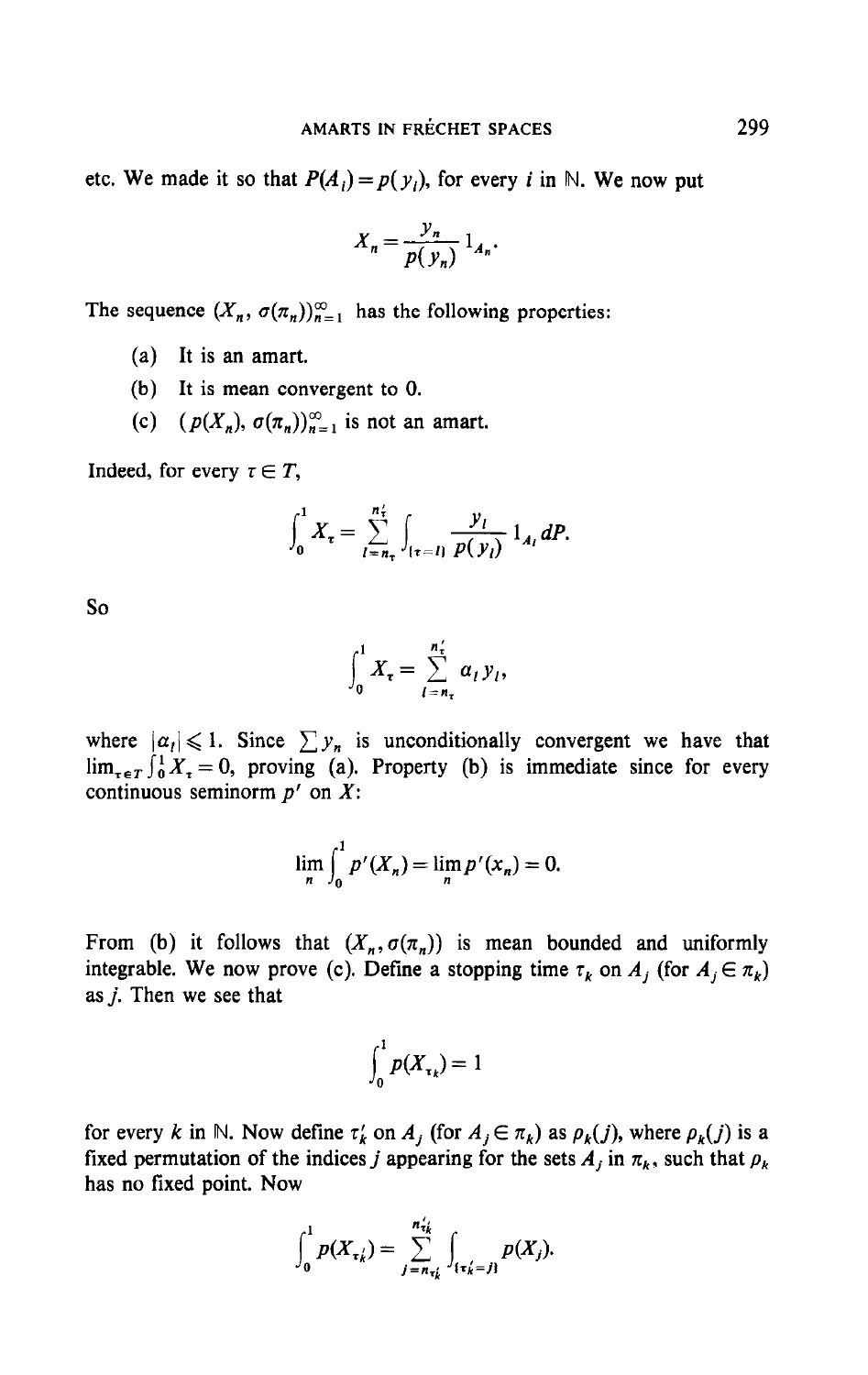Now  $\{\tau_k'=j\} = A_{\rho_k^{-1}(j)}$ . Since  $\rho_k^{-1}(j) \neq j$ , the intersection  $A_{\rho_k^{-1}(j)} \cap A_j$  is void. **Hence** 

$$
\int_0^1 p(X_{\tau_k}) = 0
$$

for every k in N. Now both sequences  $(\tau_k)$  and  $(\tau'_k)$  are cofinal in T. So  $\int_{0}^{1} p(X_{\tau})$  cannot converge, and thus  $(p(X_{n}), \sigma(\pi_{n}))$  is not an amart.

Remark. In the proof of (iii)  $\rightarrow$  (i), we could also use the simpler sequence constructed in the proof of (ii)  $\rightarrow$  (i). However, the sequence constructed in the proof of (iii) $\rightarrow$  (i) given above has the advantage to be uniformly bounded in case E is a Banach space (cf. also [12]). Also this less trivial sequence is needed in Theorems 3 and 5 further on. Incidentally, the construction in (iii)  $\rightarrow$  (i) of Theorem 2 gives rise to a result in pramarttheory. We recall the definition of a pramart (stated here in Frechet spaces).

DEFINITION. Let  $E$  be a Fréchet space. An  $E$ -valued adapted sequence  $(X_n, \mathcal{F}_n)$  is called a pramart if for every continuous seminorm p on E,  $(p(X_n - E^{\mathcal{F}_0}X_{\tau}))_{n \leq \tau, n, \tau \in T}$  converges to zero in probability.

THEOREM 3. Let  $E$  be a Fréchet space. The following assertions are equivalent:

- $(i)$  E is nuclear.
- (ii) Every amart is a pramart.

*Proof.* (i)  $\rightarrow$  (ii). Let  $(X_n, \mathcal{F}_n)$  be an amart. By the well-known difference-property (trivially extended to our case),  $(E^{\mathscr{F}_{\sigma}}X_{\tau}-X_{\sigma})_{\sigma\leq\tau,\sigma,\tau\in T}$ converges to zero in Pettis-sense; hence in  $L_E^1$ -sense, by Theorem 1 (so  $(X_n, \mathcal{F}_n)$  is uniform amart). Since  $L_F^1$ -convergence implies convergence in probability, we are done.

 $(ii) \rightarrow (i)$ . Consider again the example developed in the proof of  $(iii) \rightarrow (i)$ of Theorem 2, supposing E not nuclear. With the same meaning of  $(\tau_k)_{k=1}^{\infty}$ and  $(\tau_k)_{k=1}^{\infty}$  as in that proof, we have that  $\tau_k > \tau_{k-1}$  for every k in N, and both  $(\tau_k)$  and  $(\tau'_k)$  are cofinal in T. Furthermore  $p(E^{\mathscr{F}_{\tau_{k-1}}X_{\tau_{k-1}}}-X_{\tau_{k-1}})=$ point  $(\iota_k)$  and  $(\iota_k)$  are community for  $\iota_k$ , in the solution of  $p(x) = \iota_k$ ,  $\iota_k$ ,  $\iota_k$ ,  $\iota_k$ ,  $\iota_k$ ,  $\iota_k$ ,  $\iota_k$ ,  $\iota_k$ ,  $\iota_k$ ,  $\iota_k$ ,  $\iota_k$ ,  $\iota_k$ ,  $\iota_k$ ,  $\iota_k$ ,  $\iota_k$ ,  $\iota_k$ ,  $\iota_k$ ,  $\iota_k$ ,  $\$  $P^{(1)}\tau_{k-1} =$ 

Remark. The Banach-space case of the above theorem was proved  $\alpha$  in  $\beta$ . The Banach-space case of the above theorem was proved uniciently in  $[3]$ . We also remain that the  $\alpha$ 

 $\mathcal{L} = \mathcal{L} = \mathcal{L} = \mathcal{L} = \mathcal{L} = \mathcal{L} = \mathcal{L} = \mathcal{L} = \mathcal{L} = \mathcal{L} = \mathcal{L} = \mathcal{L} = \mathcal{L} = \mathcal{L} = \mathcal{L} = \mathcal{L} = \mathcal{L} = \mathcal{L} = \mathcal{L} = \mathcal{L} = \mathcal{L} = \mathcal{L} = \mathcal{L} = \mathcal{L} = \mathcal{L} = \mathcal{L} = \mathcal{L} = \mathcal{L} = \mathcal{L} = \mathcal{L} = \mathcal{L} = \mathcal$  $s$  kemark. The example constructed in the proof of  $(n) \rightarrow (1)$  in Theorem z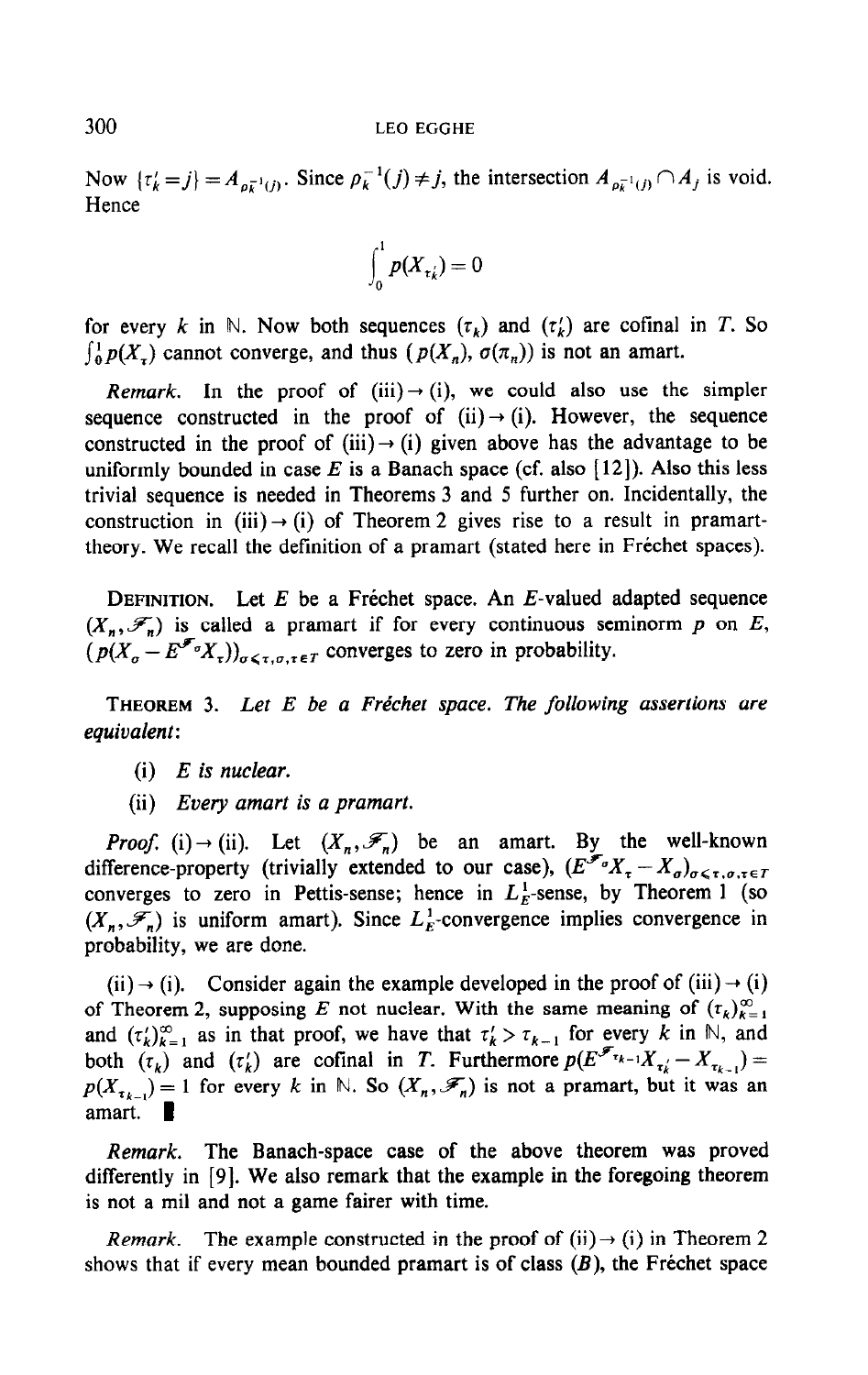E must be nuclear. However, the converse is not true, not even for  $E = \mathbb{R}$ , as the following example shows:  $\Omega = [0, 1], X_n = 2^n 1_{(1/2^n, 1/2^n-1)}, n = 1, 2, \ldots$  $\mathscr{F}_{n} = \sigma(X_{1},..., X_{n})$ . Then  $(X_{n},\mathscr{F}_{n})$  is a pramart and  $\int_{0}^{1} X_{n} = 1$  for every *n* in N. Consider

| $\tau_n=1$ | on $\left(\frac{1}{2}, 1\right)$                   |
|------------|----------------------------------------------------|
| $=2$       | on $\left(\frac{1}{2^2}, \frac{1}{2}\right)$       |
|            |                                                    |
| $= n$      | on $\left(\frac{1}{2^{n+1}}, \frac{1}{2^n}\right)$ |
| $= n + 1$  | on $\left 0, \frac{1}{2^{n+1}}\right $ .           |

Then  $\tau_n \in T$ , for every *n* in N. Now  $\int X_{\tau_n} > n$ , for every *n* in N. Hence  $\sup_{\tau \in T} \int |X_{\tau}| = \sup_{\tau \in T} \int X_{\tau} = \infty.$ 

# 3. STRONG CONVERGENCE as. OF AMARTS

We are now able to attack the problem of strong convergence as. of amarts in Fréchet spaces. In Banach spaces, Bellow [2] proved:

THEOREM D. Let  $E$  be a Banach space. The following assertions are equivalent:

- (i) dim  $E < \infty$ .
- (ii) Every mean bounded amart is strongly a.s. convergent.
- (iii) Every uniformly bounded amart is strongly a.s. convergent.

Theorem 1 is an extension of (iii) --) (i) in Theorem D to Frechet spaces. Theorem 1 is an exception of  $\lim_{x \to a} f(x)$  in Theorem D to Treenter spaces. Theorem D is very interesting, however, it is a negative result: except for the finite dimensional case, there is no strong convergence of amarts! In Fréchet spaces, however, the class of nuclear spaces is much larger than the class of spaces, nowever, the class of huchar spaces is much larger than the class of functional analysis and for  $\frac{1}{2}$  in  $\frac{1}{2}$  is the next  $\frac{1}{2}$  in  $\frac{1}{2}$  is the next  $\frac{1}{2}$  is the next  $\frac{1}{2}$  is the next  $\frac{1}{2}$  is the next  $\frac{1}{2}$  is the next  $\frac{1}{2}$  is the next  $\frac{1}{2}$  is functional analysts and for probabilists (see  $[13]$ , for examples). So the next result is more positive, in the sense that it allows strong convergence of amarts in nuclear Frechet spaces:

The following assertion assertions assertions assertions are following assertions are following assertions are  $\mathcal{L}$ equivalent<br>Equivalent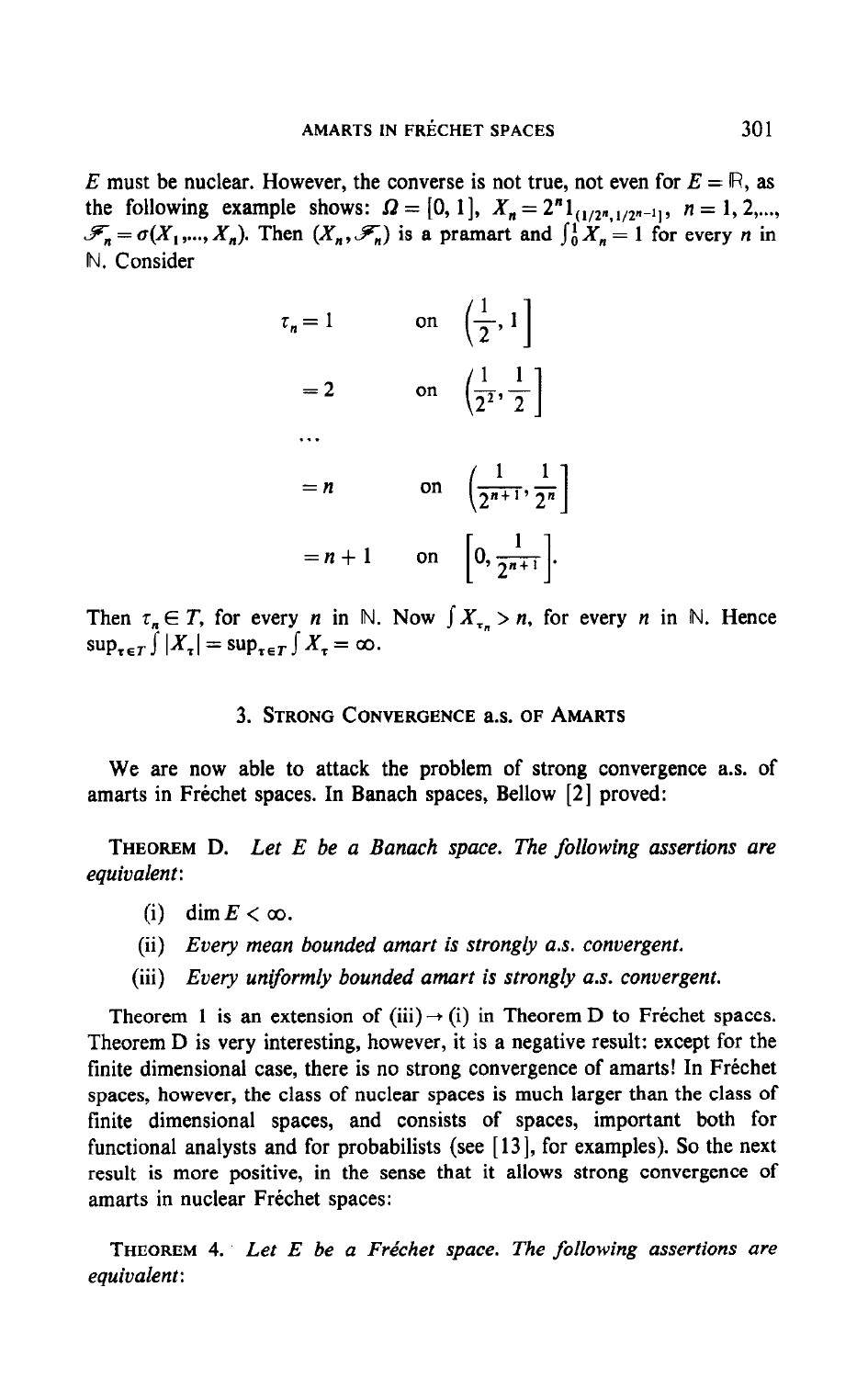- $(i)$  E is nuclear.
- (ii) Every Pettis-bounded amart is strongly a.s. convergent.

(iii) Every mean-convergent (and uniformly bounded in case E is a Banach space) amart is strongly a.s. convergent.

*Remark.* (iii)  $\rightarrow$  (i) is new even in Banach spaces.

*Proof of Theorem* 4. (ii)  $\rightarrow$  (iii). Trivial.

 $(iii) \rightarrow (i)$ . Suppose that E is not nuclear. The example constructed in the proof of (iii)  $\rightarrow$  (i) in Theorem 2 yields an amart which is mean convergent to 0. However,  $(X_n, \mathcal{F}_n)$  is not strongly convergent since for every  $\omega \in [0, 1] : X_n(\omega) = 0$  for a cofinal set of indices *n* as well as  $X_n(\omega) = x_n/p(x_n)$  for a cofinal set of indices *n*.

(i)  $\rightarrow$  (ii). We will prove a more general result in order to prove (i)  $\rightarrow$  (ii):

THEOREM 5. Let E be a nuclear Fréchet space. Then every mean bounded amart  $(X_n, \mathcal{F}_n)$  is the sum of a martingale  $(Y_n, \mathcal{F}_n)$  which is mean bounded and strongly convergent and an amart  $(Z_n, \mathscr{F}_n)$  such that  $(Z_n)_{n \in \mathbb{T}}$ converges in the mean sense and in the strong sense a.s. to 0.

**Proof.** The Riesz-decomposition theorem in [8] is easily extended to our case, since a nuclear Frechet space does have (RNP). We thus have

$$
X_n = Y_n + Z_n,
$$

where  $(Y_n, \mathcal{F}_n)$  is a martingale, mean bounded, and  $(Z_{\tau})_{\tau \in T}$  goes to 0 in Pettis-sense. By Theorem 1,  $(Z_{\tau})_{\tau \in T}$  goes to 0 in the mean sense. Noting the fact that a nuclear Frechet space is the projective limit of a sequence of Hilbert spaces, we easily see that the martingale  $(Y_n, \mathscr{F}_n)$  is strongly convergent a.s. in E. So the only thing to show is that  $Z_n \to 0$  a.s. (strongly). By the mean convergence of  $(Z_n)$  we have the mean boundedness, and so, by Theorem 2,  $(Z_n)$  is of class (B). Suppose  $E = \lim_{m \to \infty} g_{mn} H_n$ , with projection maps  $g_n$ . Then for every fixed m in N,  $(g_m(Z_n), \mathcal{F}_n)_{n=1}^{\infty}$  is an amart of class (B<sub>n</sub>) in 4,. By [5]  $(a \ (Z))^{\infty}$  is weakly a.s. convergent, say to  $Z^{(m)}$  on  $(B)$  in  $H$ . By [5]  $(a \ (Z))^{\infty}$  is weakly a.s. convergent, say to  $Z^{(m)}$  on  $(\nu)$  in  $u_m$ , by  $[\nu]$ ,  $(\chi_m(\omega_n))_{n=1}$  is weakly a.s. convergent, say to 2 con- $\Omega \backslash N_1^m$ , where  $P(N_1^m) = 0$ . Since  $Z_n$  is mean convergent to 0 it follows from Theorem 2 that for every fixed m,  $(||g_m(Z_n)||_m, \mathcal{F}_n)_{n=1}^{\infty}$  is a real amart (where  $||\cdot||_m$  denotes the norm in  $H_m$ ). This is true since the system  $\left\| \cdot \right\|_{m}$  denotes the norm in  $H_m$ ). This is the since the system  $\left\{ \|g_m\right\| \|m\in\mathbb{N} \}$  is a generating ramify continuous seminorms for E. by the real amart convergence theorem [7, p. 203],  $(\|g_m(Z_n)\|_m)_{n=1}^{\infty}$  converges a.s., say on  $\Omega \backslash N_2^m$ , with  $\Omega(N_2^m)=0$ . Hence on  $\Omega \backslash (N_1^m \cup N_2^m)$  we have  $(g_m(Z_n))_{n=1}^{\infty}$  converges weakly and  $(\|g_m(Z_n)\|_m)_{n=1}^{\infty}$  converges. Since  $Z_n \to 0$ in  $L_E^1$ -sense,  $(g_m(Z_n))_{n=1}^{\infty} \to 0$  in  $L_{H_m}^1$ -sense for every fixed m in N. So there is a pointwise a.e. convergent subsequence  $(g_m(Z_n))_{k=1}^{\infty}$  converging strongly to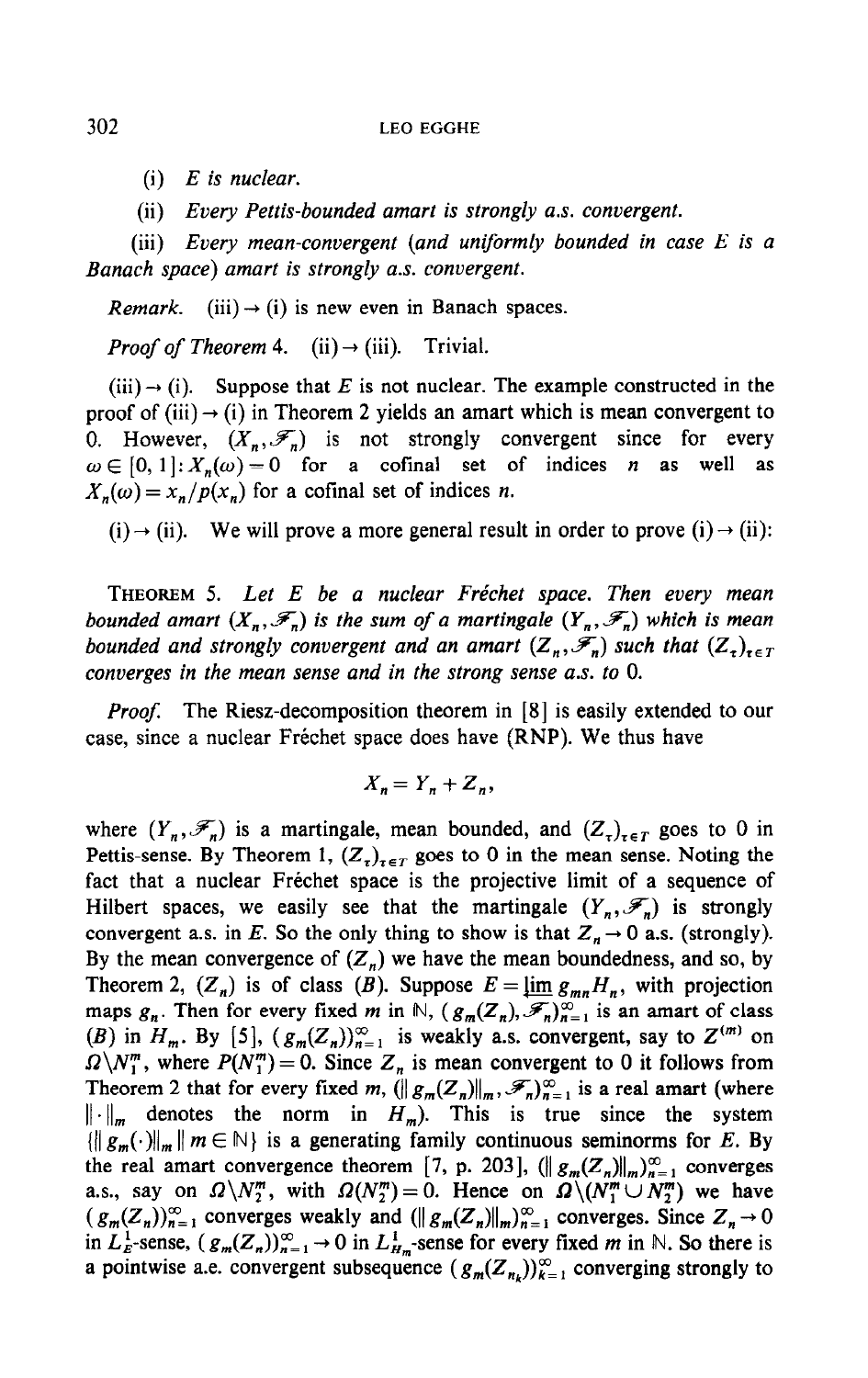0 in  $H_m$ , say on  $\Omega \backslash N^m$ , with  $P(N^m) = 0$ . This and the above give: On  $\Omega \backslash (N^m \cup N_1^m \cup N_2^m),$ 

$$
\begin{aligned}\n& w\text{-}\lim_{n\to\infty} g_m(Z_n) = 0, \\
& \lim_{n\to\infty} \|g_m(Z_n)\|_m = 0.\n\end{aligned}
$$

Since  $H_m$  is a Hilbert space this implies

$$
\lim_{n\to\infty} g_m(Z_n)=0
$$

strongly.

So on  $\Omega \setminus \bigcup_{m=1}^{\infty} [N^m \cup N_2^m \cup N_2^m]$ 

$$
\lim_{n \to \infty} g_m(Z_n) = 0
$$

for every m in N. This means  $Z_n \to 0$  strongly a.s. in E.

## 4. WEAK CONVERGENCE a.s. OF WEAK AND WEAK SEQUENTIAL AMARTS

In this section we are going to prove in Frechet spaces the results proved by Brunel and Sucheston in [3]. We shall indicate only the differences in proof.

THEOREM 5. Let E be a Fréchet space with  $(RNP)$  and such that the strong dual  $E'_\text{A}$  is separable. Let  $(X_n, \mathcal{F}_n)$  be a (WS) amart of class (B). Then  $(X_n)$  converges weakly a.s.

Proof. This is a non-trivial modification of the proof on [3, p. 1012-1013]. Consider  $E$  as the projective limit of the sequence of Banach  $\sum_{i=1}^{n}$ :  $\sum_{i=1}^{n}$  :  $\sum_{i=1}^{n}$  :  $\sum_{i=1}^{n}$  and the projection maps  $\sum_{i=1}^{n}$  is set of  $\sum_{i=1}^{n}$ spaces  $(\omega_m)_{m=1}$ ,  $\omega = \frac{\sinh(2\pi m)}{2m}$ , which projection maps  $S_m$ . So it is immediate that  $(g_m(X_n), \mathcal{F}_n)$ , for every fixed m in N, is a (WS) amart in  $E_m$ .<br>Fix  $\varepsilon > 0$ . For every fixed m in N, there exists, following [5, p. 57], a set  $A_m \in \mathscr{F}$ ,  $P(\Omega \setminus A_m) < \varepsilon/2^m$  and a (WS) amart  $(Y_n^m, \mathscr{F}_n)_{n=1}^{\infty}$  with  $\alpha_m \sim N$ , I ( $\alpha \sim \alpha_m$ ),  $\alpha_p \sim 1$ , and a (WD) amait  $\alpha_m \sim n/n = 1$ , with  $\sup_n ||u_n||_m \subset L$  (if  $||v_n||_m$  denotes the norm in  $L_m$ ) such that  $u_n = g_m(x_n)$  on  $A_m$ . Using the fact that  $\sup_n ||Y_n^m||_m \in L^1$  and Lemma 1 on [3, p. 1012], we get that the weak limit measure  $\mu_m$  of  $(Y_n^m)_{n=1}^{\infty}$  exists on  $\Omega$ . Hence  $(*)$ 

$$
\mu^m\big|_{A_m}=\mathop{\rm w-lim}\limits_{n\to\infty}\int\limits_{\Lambda}g_m(X_n),
$$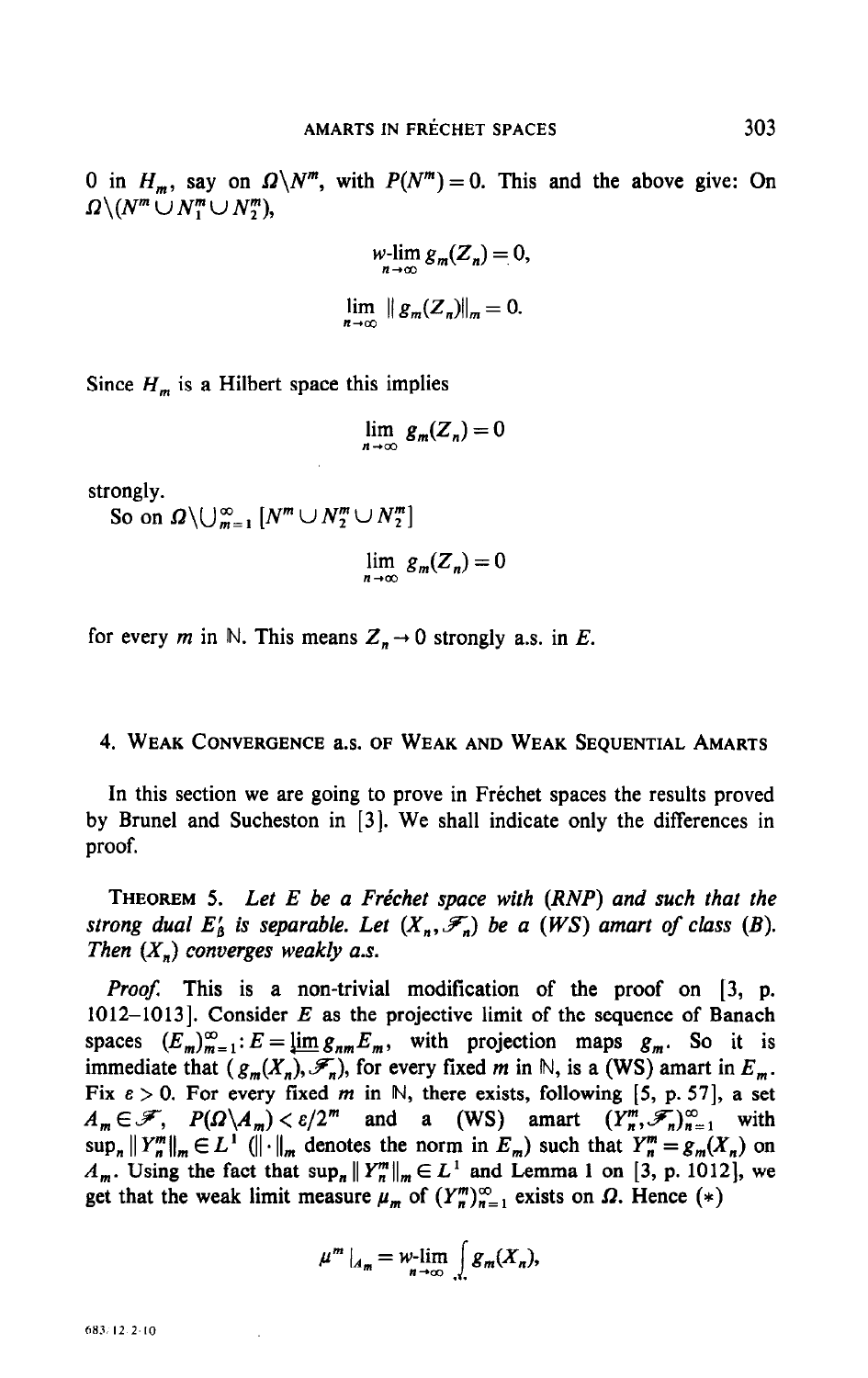where the integral is restricted to  $\mathscr{F}$ -measurable sets in  $A_m$ . Put  $A=\bigcap_{m=1}^{\infty}A_m$ . So  $A\in\mathscr{F}$  and  $P(\Omega\backslash A)<\varepsilon$ . Put  $\mu=(\mu_m)_{m=1}^{\infty}$ . We have

$$
\mu_A = (\mu_m|_A)_{m=1}^{\infty} = \left(\mu_r \lim_{n \to \infty} \int\limits_{\Omega} g_m(X_n)\right)_{m=1}^{\infty}.
$$

where the integral is restricted to subsets of A, in  $\mathscr{F}$ . Hence  $\mu_A(\cdot) \in E$ , and so  $\mu_A$  is the weak limit measure of  $(X_n)$  on A. Furthermore every  $\mu_m$  is of bounded variation and P-continuous. Hence so is  $\mu_A$  on  $(A, \mathscr{F}|_A, P|_A)$ . So, E having (RNP), the RN-derivative  $X_{\infty,A}$  exists in  $L_E^1(A,\mathscr{F}|_A, P|_A)$ . Now for every  $f \in E'$ ,  $(f(X_n), \mathcal{F}_n)$  is an amart. By the real amart theory, we see that  $(f(X_n))$  converges a.e. and on A necessarily to  $f(X_{\infty,A})$  a.s. Furthermore since  $(X_n, \mathcal{F}_n)$  is of class (B), we have by Lemma 1 in [9] that for every continuous seminorm p on E: lim sup<sub>n</sub>  $p(X_n) \in L^1$ . So sup<sub>n</sub>  $p(X_n) < \infty$  a.s. Now we have that  $X_{\infty,A} = w\text{-lim}_{n\to\infty} X_n|_A$  a.e. Since  $\varepsilon$  was arbitrary this shows that  $(X_n)$  converges w.a.e.

THEOREM 6. Let  $E$  be a Fréchet Space. The following assertions are equivalent:

 $(i)$  E is reflexive.

(ii) Every  $(W)$  amart of class  $(B)$  is weakly a,s, convergent.

(iii) Every uniformly bounded  $(W)$  amart is weakly a.s. convergent.

*Proof.* (i)  $\rightarrow$  (ii). Let  $(X_n, \mathcal{F}_n)$  be a (W) amart of class (B). By Theorem A it is a (WS) amart. Since

$$
F = \overline{\operatorname{span}}\{X_n(\omega) \mid n \in \mathbb{N}, \omega \in \Omega\}
$$

is a separable closed subset of E, F is reflexive. So  $F = (F_6')'_6$  is separable. Hence every bounded subset in  $F'_0$  is separable (see [11, p. 607, Ex. 2]). But F is a Fréchet space; hence  $F'_{\beta}$  contains a countable fundamental system of  $\mathbf{f}_1$  is a Figure operator  $\mathbf{f}_2$  is separable. Therefore we have only to apply Theorem 5  $(16, 135)$ 

 $(ii) \rightarrow (iii)$ . Trivial.

 $\langle \mathbf{u} \rangle$  (iii). The proof given in  $\mathbf{u}$ , p.1013-10141 extends in a fairly trivial in a fairly trivial in a fairly trivial in a fairly trivial in a fairly trivial in a fairly trivial in a fairly trivial in a fairly  $(m) \rightarrow (1)$ . The proof given in [3, p.1013–1014] extends in a fairly trivial way, noting only the fact that Rosenthal's theorem [15] has been extended to Fréchet spaces by Lohman, as remarked to me by W. B. Johnson.

#### **ACKNOWLEDGMENTS**

Research on this paper was done while the author was visiting the Ohio State University, Columbus, Ohio. I am indebted to Professor Dr. L. Sucheston for proposing to me the